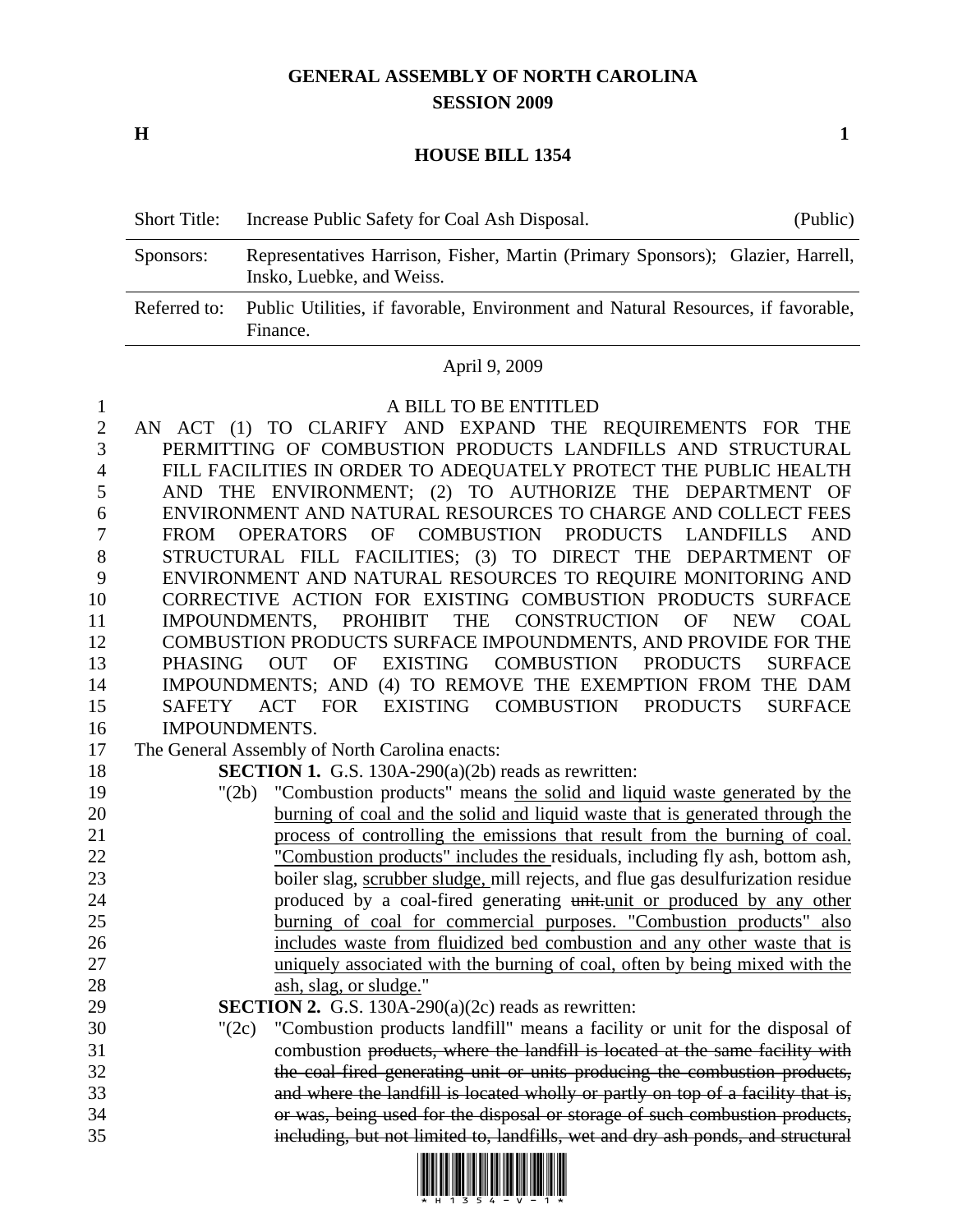|     |       | <b>General Assembly of North Carolina</b>                                                                                                 | <b>Session 2009</b> |
|-----|-------|-------------------------------------------------------------------------------------------------------------------------------------------|---------------------|
|     |       | fill facilities.products. "Combustion products landfill" does not include a                                                               |                     |
|     |       | combustion products surface impoundment."                                                                                                 |                     |
|     |       | SECTION 3. G.S. 130A-290(a) is amended by adding a new subdivision to read:                                                               |                     |
|     | "(2d) | "Combustion products surface impoundment" means a topographic                                                                             |                     |
|     |       | depression, excavation, or diked area that is primarily formed from earthen                                                               |                     |
|     |       | materials, that is either lined or unlined, and that is designed to hold                                                                  |                     |
|     |       | accumulated combustion products in the form of liquid wastes, wastes                                                                      |                     |
|     |       | containing free liquids, or sludges, and that is not backfilled or otherwise                                                              |                     |
|     |       | covered during periods of deposition. "Combustion products surface                                                                        |                     |
|     |       | impoundment" includes an impoundment that is dry due to the deposited                                                                     |                     |
|     |       | liquid having evaporated, volatilized, or leached. "Combustion products                                                                   |                     |
|     |       | surface impoundment" includes an impoundment that is wet with exposed                                                                     |                     |
|     |       | liquid. "Combustion products surface impoundment" includes lagoons,                                                                       |                     |
|     |       | ponds, aeration pits, settling ponds, tailings ponds, and sludge pits, when                                                               |                     |
|     |       | these structures are designed to hold accumulated combustion products.                                                                    |                     |
|     |       | "Combustion products surface impoundment" includes a combustion                                                                           |                     |
|     |       | products surface impoundment that has been covered with soil after the final                                                              |                     |
|     |       | deposition of combustion products at the impoundment."                                                                                    |                     |
|     |       | <b>SECTION 4.</b> G.S. 130A-295.4 reads as rewritten:                                                                                     |                     |
|     |       | "§ 130A-295.4. Combustion products landfills.                                                                                             |                     |
| (a) |       | The definitions set out in G.S. 130A-290(a) apply to this section.                                                                        |                     |
| (b) |       | The Department may permit a combustion products landfill to be constructed                                                                |                     |
|     |       | partially or entirely within areas that have been formerly used for the storage or disposal of                                            |                     |
|     |       | combustion products at the same facility as the coal-fired generating unit that generates the                                             |                     |
|     |       | combustion products, provided the constructed or expanded, provided the permit includes all of                                            |                     |
|     |       | the following conditions:                                                                                                                 |                     |
|     | (1)   | No waste disposal unit of the landfill shall be constructed or expanded                                                                   |                     |
|     |       | within any of the following:                                                                                                              |                     |
|     |       | <u>A 100-year floodplain or land removed from a 100-year floodplain</u><br>$\underline{a}$ .                                              |                     |
|     |       | designation pursuant to 44 Code of Federal Regulations Part 72 (1)                                                                        |                     |
|     |       | October 2006 Edition) as a result of man-made alterations within the<br>floodplain such as the placement of fill, except as authorized by |                     |
|     |       | variance granted under G.S. 143-215.54A(b). This subdivision does                                                                         |                     |
|     |       | not apply to land removed from a 100-year floodplain designation (i)                                                                      |                     |
|     |       | as a result of floodplain map corrections or updates not resulting                                                                        |                     |
|     |       | from man-made alterations of the affected areas within the                                                                                |                     |
|     |       | floodplain, or (ii) pursuant to 44 Code of Federal Regulations Part 70                                                                    |                     |
|     |       | (1 October 2006 Edition) by a letter of map amendment.                                                                                    |                     |
|     |       | A wetland, fault area, seismic impact zone, unstable area, or karst<br><u>b.</u>                                                          |                     |
|     |       | terrain.                                                                                                                                  |                     |
|     | (2)   | No waste disposal unit of the landfill shall be constructed or expanded                                                                   |                     |
|     |       | beneath the seasonal high groundwater table.                                                                                              |                     |
|     | (3)   | Each waste disposal unit of the landfill is shall be constructed or expanded                                                              |                     |
|     |       | with a bottom liner system consisting that provides for dual liners and that                                                              |                     |
|     |       | satisfies the additional requirements under subsection (b1) of this section.                                                              |                     |
|     | (4)   | Each waste disposal unit of the landfill shall have a cap or cover that is                                                                |                     |
|     |       | designed to minimize air pollutants and leaching and to protect surface                                                                   |                     |
|     |       | waters.                                                                                                                                   |                     |
|     | (5)   | Each disposal unit of the landfill shall be constructed or expanded to have at                                                            |                     |
|     |       | least one upgradient well and at least three downgradient wells to provide                                                                |                     |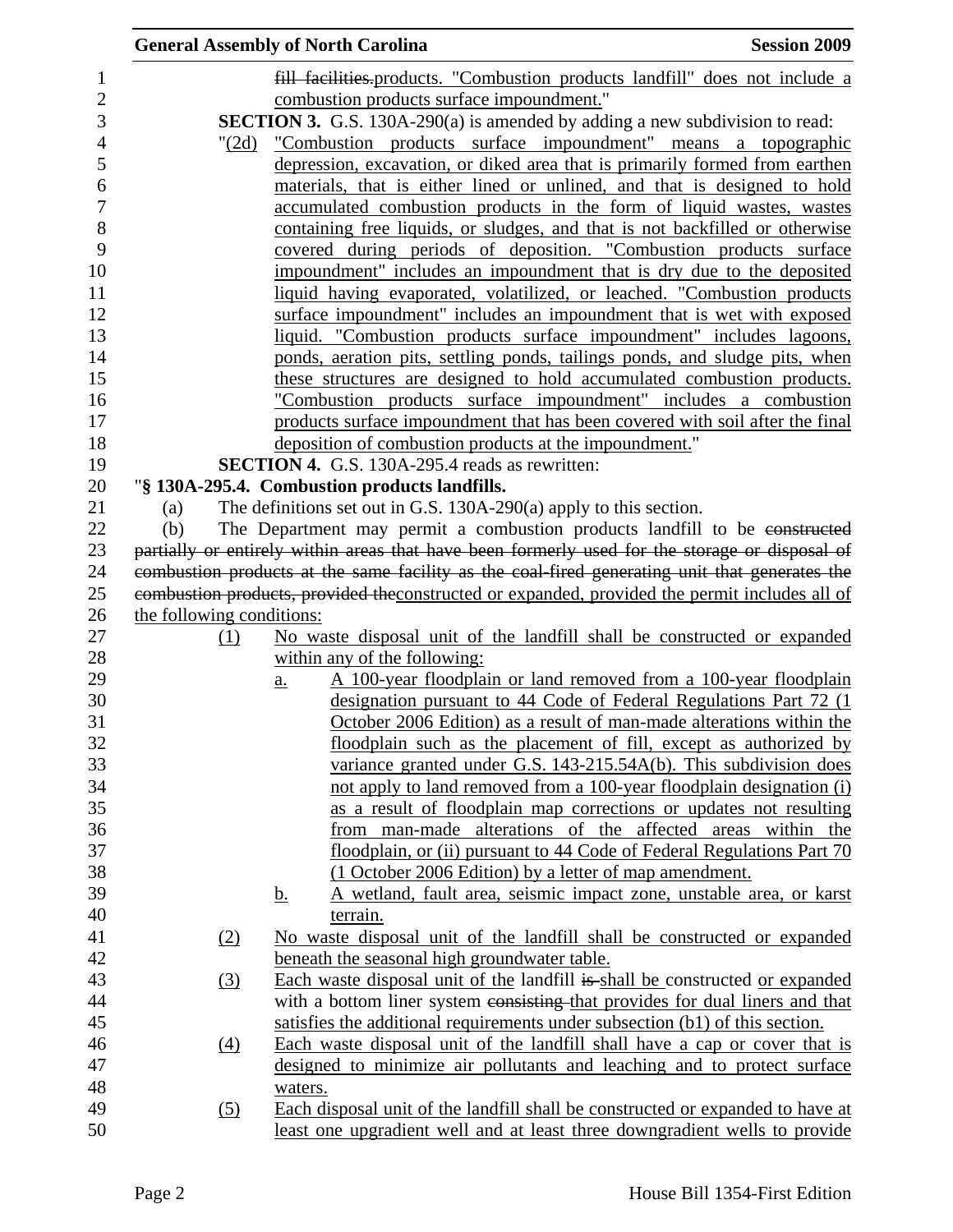|                 | <b>General Assembly of North Carolina</b>                                                                                                                                                        | <b>Session 2009</b>                    |
|-----------------|--------------------------------------------------------------------------------------------------------------------------------------------------------------------------------------------------|----------------------------------------|
|                 | groundwater monitoring in accordance with subdivision (5) of this                                                                                                                                |                                        |
|                 | subsection.                                                                                                                                                                                      |                                        |
| <u>(6)</u>      | Each disposal unit of the landfill shall be consistently monitored for                                                                                                                           |                                        |
|                 | contamination,<br>and<br>groundwater                                                                                                                                                             | this<br>monitoring<br>shall<br>include |
|                 | comprehensive testing for constituents of combustion products.                                                                                                                                   |                                        |
| (7)             | Each permit shall be subject to the environmental compliance provisions of                                                                                                                       |                                        |
|                 | 130A-295.3 and the siting requirements for sanitary landfills under G.S.                                                                                                                         |                                        |
|                 | 130A-295.6(b) through G.S. 130A-295.6(d).                                                                                                                                                        |                                        |
| <u>(8)</u>      | Each permit shall include a response plan that satisfies the additional                                                                                                                          |                                        |
|                 | requirements under subsection (c) of this section.                                                                                                                                               |                                        |
| (9)             | Each applicant for a permit shall satisfy the financial responsibility                                                                                                                           |                                        |
|                 | requirements of G.S. 130A-295.2 and shall also show the financial ability to                                                                                                                     |                                        |
|                 | clean up any pollution that results from the placement of combustion                                                                                                                             |                                        |
|                 | products into the environment.                                                                                                                                                                   |                                        |
| (b1)            | The bottom liner system of a combustion products landfill shall consist of three                                                                                                                 |                                        |
|                 | components in accordance with this section. Of the required three components, the upper two                                                                                                      |                                        |
|                 | components shall consist of two separate flexible membrane liners, with a leak detection                                                                                                         |                                        |
|                 | system and a fluid landfill waste collection and removal system between the two liners. The                                                                                                      |                                        |
|                 | third component shall consist of a minimum of two feet of soil underneath the bottom of those                                                                                                    |                                        |
|                 | liners, with the soil having a maximum permeability of 1 x $10^{-7}$ centimeters per second. The                                                                                                 |                                        |
|                 | flexible membrane liners shall have a minimum thickness of thirty one-thousandths of an inch                                                                                                     |                                        |
|                 | (0.030"), except that liners consisting of high-density polyethylene shall be at least sixty                                                                                                     |                                        |
|                 | one-thousandths of an inch (0.060") thick. The lower flexible membrane liner shall be installed                                                                                                  |                                        |
|                 | in direct and uniform contact with the compacted soil layer. The Department may approve an                                                                                                       |                                        |
|                 | alternative to the soil component of the composite liner system if the Department finds, based<br>on modeling, that the alternative liner system will provide an equivalent or greater degree of |                                        |
| impermeability. |                                                                                                                                                                                                  |                                        |
| (c)             | An applicant for a permit for a combustion products landfill shall develop and                                                                                                                   |                                        |
|                 | provide to the Department a response plan, which shall describe the circumstances under which                                                                                                    |                                        |
|                 | corrective measures are to be taken at the landfill in the event of exceedances of permitted                                                                                                     |                                        |
|                 | levels of coal combustion products constituents based on monitoring well data or the detection                                                                                                   |                                        |
|                 | of leaks in the leak detection system between the upper two liner components at amounts                                                                                                          |                                        |
|                 | exceeding an amount specified in the response plan (as expressed in average gallons per day                                                                                                      |                                        |
|                 | per acre of landfill, defined as an Action Leakage Rate). The response plan shall also describe                                                                                                  |                                        |
|                 | the remedial actions that the landfill is required to undertake in response to detection of leakage                                                                                              |                                        |
|                 | in amounts in excess of the Action Leakage Rate. Remedial action under this subsection is not                                                                                                    |                                        |
|                 | complete until water quality standards at the monitoring wells have been restored and                                                                                                            |                                        |
|                 | maintained for at least three consecutive years. The Department shall review the response plan                                                                                                   |                                        |
|                 | as a part of the permit application for the landfill. Compliance with performance of the landfill                                                                                                |                                        |
|                 | to prevent releases of waste to the environment may shall be determined based on leakage rate                                                                                                    |                                        |
|                 | rather thanand monitoring well data.                                                                                                                                                             |                                        |
| (d)             | The Department may charge and collect fees from operators of combustion products                                                                                                                 |                                        |
|                 | landfills permitted under this section. All fees collected under this section shall be credited to                                                                                               |                                        |
|                 | the Solid Waste Management Account and shall be used to support the solid waste management                                                                                                       |                                        |
|                 | program established pursuant to G.S. 130A-294.                                                                                                                                                   |                                        |
| (e)             | Beginning January 1, 2010, no person shall construct a combustion products surface                                                                                                               |                                        |
| impoundment.    |                                                                                                                                                                                                  |                                        |
| (f)             | For the purpose of protecting human health and the environment, the Department                                                                                                                   |                                        |
|                 | shall require monitoring and corrective action for combustion products landfills and                                                                                                             |                                        |
|                 | combustion products surface impoundments that were constructed before January 1, 2010. The                                                                                                       |                                        |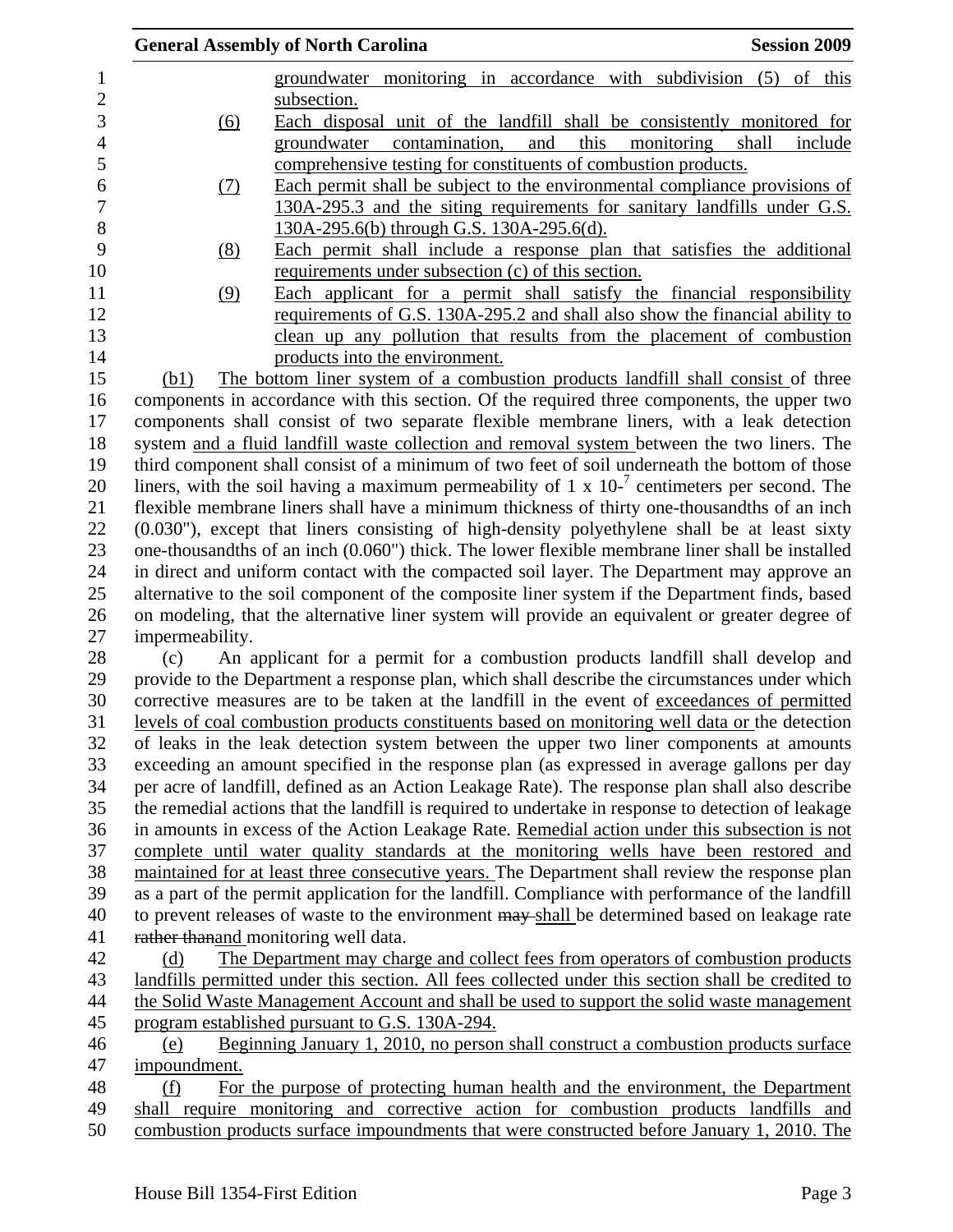|                |                    |                   | <b>General Assembly of North Carolina</b>                                                           | <b>Session 2009</b>                                                 |
|----------------|--------------------|-------------------|-----------------------------------------------------------------------------------------------------|---------------------------------------------------------------------|
| 1              |                    |                   | Department shall develop a program for the phasing out of combustion products surface               |                                                                     |
| $\overline{2}$ |                    |                   | impoundments that were constructed before January 1, 2010.                                          |                                                                     |
| 3              | (g)                |                   | Any provision of this section or any rules adopted pursuant to this section are                     |                                                                     |
| $\overline{4}$ |                    |                   | subject to any provision of federal law or regulation that is more restrictive."                    |                                                                     |
| 5              |                    |                   | <b>SECTION 5.</b> Part 2 of Article 9 of Chapter 130A of the General Statutes is                    |                                                                     |
| 6              |                    |                   | amended by adding the following new section to read:                                                |                                                                     |
| $\tau$         |                    |                   | "§ 130A-295.3A. Structural fill facilities; beneficial end uses of combustion products.             |                                                                     |
| $8\,$          | (a)                |                   | The definitions set out in G.S. 130A-290(a) apply to this section. In addition, as                  |                                                                     |
| 9              |                    |                   | used in this section, the following definitions apply:                                              |                                                                     |
| 10             |                    | (1)               | "Beneficial end use" means projects promoting public health and                                     |                                                                     |
| 11             |                    |                   | environmental protection, offering equivalent success relative to other                             |                                                                     |
| 12             |                    |                   | alternatives, and preserving natural resources. Beneficial end use of                               |                                                                     |
| 13             |                    |                   | combustion products means the procedure whereby combustion products are                             |                                                                     |
| 14             |                    |                   | directly used either:                                                                               |                                                                     |
| 15             |                    | $\underline{a}$ . |                                                                                                     | As an ingredient in an industrial process to make a product, unless |
| 16             |                    |                   |                                                                                                     | distinct components of the combustion products are recovered as     |
| 17             |                    |                   | separate end products.                                                                              |                                                                     |
| 18             |                    | $\mathbf b$ .     |                                                                                                     | In a function or application as an effective substitute for a       |
| 19             |                    |                   | commercial product or natural resource.                                                             |                                                                     |
| 20             |                    | (2)               | "Structural fill" means an engineered fill with a projected beneficial end use                      |                                                                     |
| 21             |                    |                   | that is constructed using products that are properly placed and compacted.                          |                                                                     |
| 22             | (b)                |                   | The Department shall develop a permit system governing the establishment,                           |                                                                     |
| 23             |                    |                   | operation, and closure of structural fill facilities. The permit shall also address the siting,     |                                                                     |
| 24             |                    |                   | design, construction, and recordation of structural fill facilities. The permit shall be subject to |                                                                     |
| 25             |                    |                   | the environmental compliance provisions of G.S. 130A-295.3 and the siting requirement for           |                                                                     |
| 26             |                    |                   | sanitary landfills under G.S. 130A-295.6(b) through G.S. 130A-295.6(d). The permit shall            |                                                                     |
| 27             |                    |                   | require monitoring, including monitoring of leachate for any heavy metals that could be present     |                                                                     |
| 28             |                    |                   | in coal ash. The permit shall require corrective action for any environmental damage associated     |                                                                     |
| 29             | with the facility. |                   |                                                                                                     |                                                                     |
| 30             | (c)                |                   | The Department may charge and collect fees from operators of structural fill                        |                                                                     |
| 31             |                    |                   | facilities permitted under subsection (b) of this section. All fees collected under this section    |                                                                     |
| 32             |                    |                   | shall be credited to the Solid Waste Management Account and shall be used to support the solid      |                                                                     |
| 33             |                    |                   | waste management program established pursuant to G.S. 130A-294.                                     |                                                                     |
| 34             | (d)                |                   | The Department may permit the beneficial end use of combustion products.                            |                                                                     |
| 35             |                    |                   | Permitted uses shall be only those uses that are considered safe by conservative engineering        |                                                                     |
| 36             |                    |                   | and water quality protection standards.                                                             |                                                                     |
| 37             | (e)                |                   | The Department may adopt rules to implement this section.                                           |                                                                     |
| 38             | (f)                |                   | Any provision of this section or any rules adopted pursuant to this section are                     |                                                                     |
| 39             |                    |                   | subject to any provision of federal law or regulation that is more restrictive."                    |                                                                     |
| 40             |                    |                   | <b>SECTION 6.</b> G.S. 143-215.25A(a) reads as rewritten:                                           |                                                                     |
| 41             | " $(a)$            |                   | Except as otherwise provided in this Part, this Part does not apply to any dam:                     |                                                                     |
| 42             |                    | (1)               | Constructed by the United States Army Corps of Engineers, the Tennessee                             |                                                                     |
| 43             |                    |                   | Valley Authority, or another agency of the United States government, when                           |                                                                     |
| 44             |                    |                   | the agency designed or approved plans for the dam and supervised its                                |                                                                     |
| 45             |                    |                   | construction.                                                                                       |                                                                     |
| 46             |                    | (2)               | Constructed with financial assistance from the United States Soil                                   |                                                                     |
| 47             |                    |                   | Conservation Service, when that agency designed or approved plans for the                           |                                                                     |
| 48             |                    |                   | dam and supervised its construction.                                                                |                                                                     |
| 49             |                    | (3)               | Licensed by the Federal Energy Regulatory Commission, or for which a                                |                                                                     |
| 50             |                    |                   | license application is pending with the Federal Energy Regulatory                                   |                                                                     |
| 51             |                    |                   | Commission.                                                                                         |                                                                     |
|                |                    |                   |                                                                                                     |                                                                     |